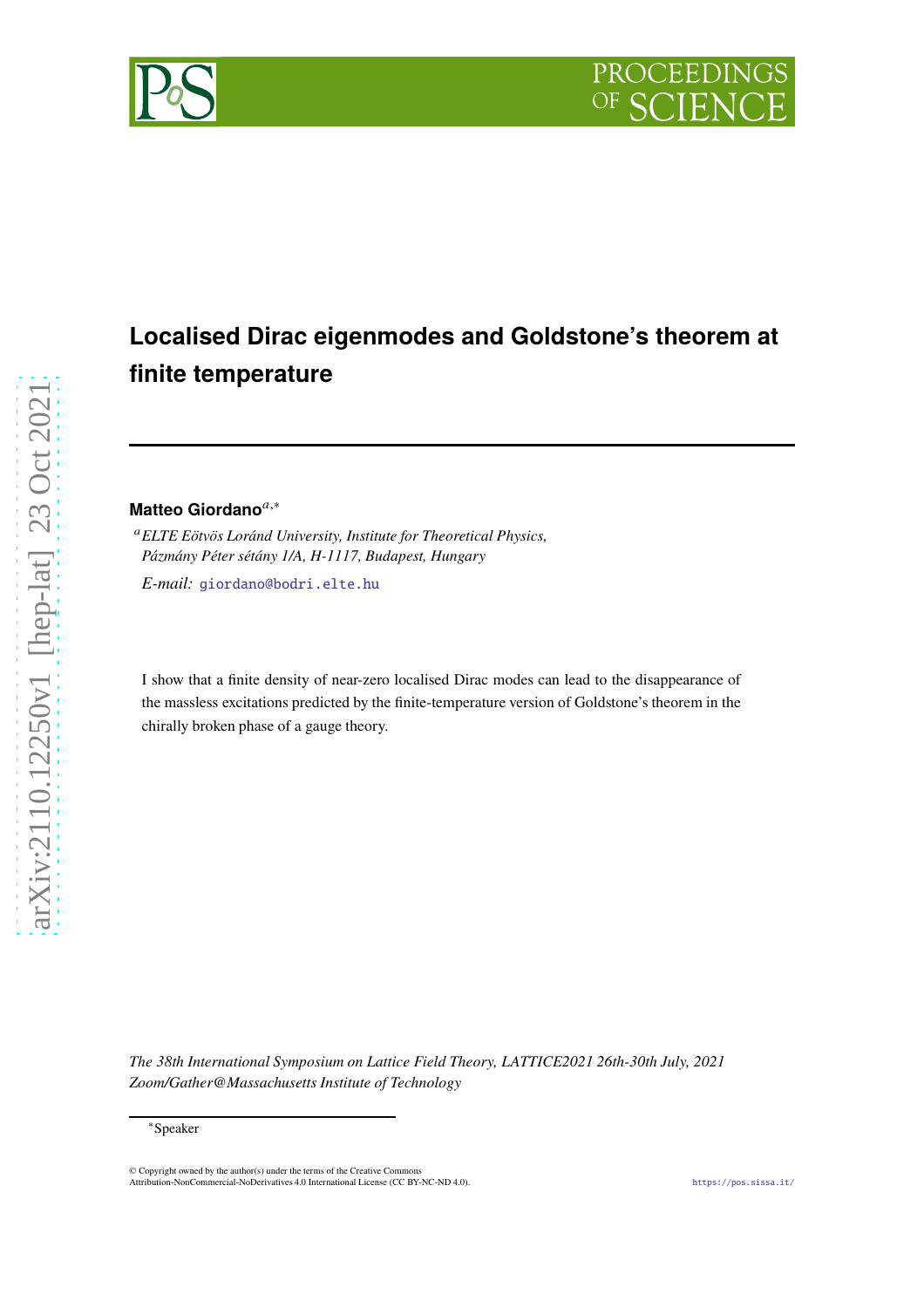# **1. Introduction**

Ample evidence from lattice calculations shows that the lowest modes of the Euclidean Dirac operator  $\vec{p}$  are localised in the high-temperature phase of QCD [\[1](#page-6-0)[–4](#page-6-1)] and of other gauge theories [\[5](#page-6-2)– [13](#page-7-0)] (see [\[14](#page-7-1)] for a recent review). Localised modes are supported essentially only in a finite spatial region whose size does not change as the system size grows. In contrast, delocalised modes extend over the whole system and keep spreading out as the system size is increased. The distinction is made quantitative by the scaling with the spatial volume V of the *inverse participation ratio* (IPR), which for a normalised eigenmode  $\psi_n(x)$  reads

$$
\text{IPR}_n = \int_T d^{d+1}x \, ||\psi_n(x)||^4 \,, \qquad \text{with} \quad \int_T d^{d+1}x \, ||\psi_n(x)||^2 = 1 \,, \tag{1}
$$

where d is the spatial dimension of the system,  $\|\psi_n(x)\|^2 = \sum_{A,c} |\psi_{n,A,c}(x)|^2$  is the local amplitude squared of the mode summed over colour (*c*) and Dirac (*A*) indices, and  $\int_T d^{d+1}x = \int_0^{\frac{1}{T}} dt \int d^d x$ , with T the temperature of the system. Assuming that  $\psi_n(x)$  is non-negligible only in a region of size  $O(V^{\alpha})$ , one can easily estimate that IPR<sub>n</sub> ~  $V^{-\alpha}$ . For localised modes  $\alpha = 0$ , while for delocalised modes  $0 < \alpha \leq 1$ .

Lattice studies show the same situation in a variety of gauge theories, with different gauge groups and in different dimensions (also using different fermion discretisations): while delocalised in the low-temperature, confined phase, low modes are localised in the high-temperature, deconfined phase up to some critical point  $\lambda_c$  in the spectrum, above which they are again delocalised. Localisation is a well-known phenomenon in condensed matter physics, commonly appearing in disordered systems [\[15](#page-7-2)]. Technically, the Dirac operator can indeed be seen as  $(i \times j)$  the Hamiltonian of a disordered system, with disorder provided by the fluctuations of the gauge fields. It is then not surprising that the features of localisation observed in gauge theory are analogous to those found in condensed matter systems: for example, at the "mobility edge"  $\lambda_c$ , where localised modes turn into delocalised modes, one finds a second-order phase transition along the spectrum ("Anderson transition") [\[16](#page-7-3)] with critical spectral statistics [\[17](#page-7-4)] and multifractal eigenmodes [\[18](#page-7-5)], exactly as in condensed matter systems [\[19](#page-7-6)].

The physical consequences of localisation in disordered systems are clear: most notably, localisation of electron eigenmodes leads to the transition from conductor to insulator in a metal with a large amount of impurities [\[15](#page-7-2)]. The situation is instead not so clear for gauge theories, where the physical meaning of the localisation of Dirac modes has proved to be more elusive. There is, however, growing evidence of an intimate connection between localisation and deconfinement: in a variety of systems with a genuine deconfinement transition, localisation of the low Dirac modes appears in fact precisely at the critical point  $[7-13]$ . This is true even for the simplest model displaying a deconfinement transition, namely 2+1 dimensional  $\mathbb{Z}_2$  gauge theory [\[12](#page-7-7)]. Theoretical arguments for this behaviour have also been discussed in the literature [\[20](#page-7-8)[–22](#page-7-9)]. This connection could help in better understanding confinement and the deconfinement transition.

Still, one would like to find a more direct physical interpretation for localisation in gauge theories. This may seem a hopeless task, given that no physical meaning is attached to individual points, or even regions, of the Dirac spectrum, with observables obtained only integrating over the whole spectrum. A notable exception to this state of affairs is the chiral limit: in this case the point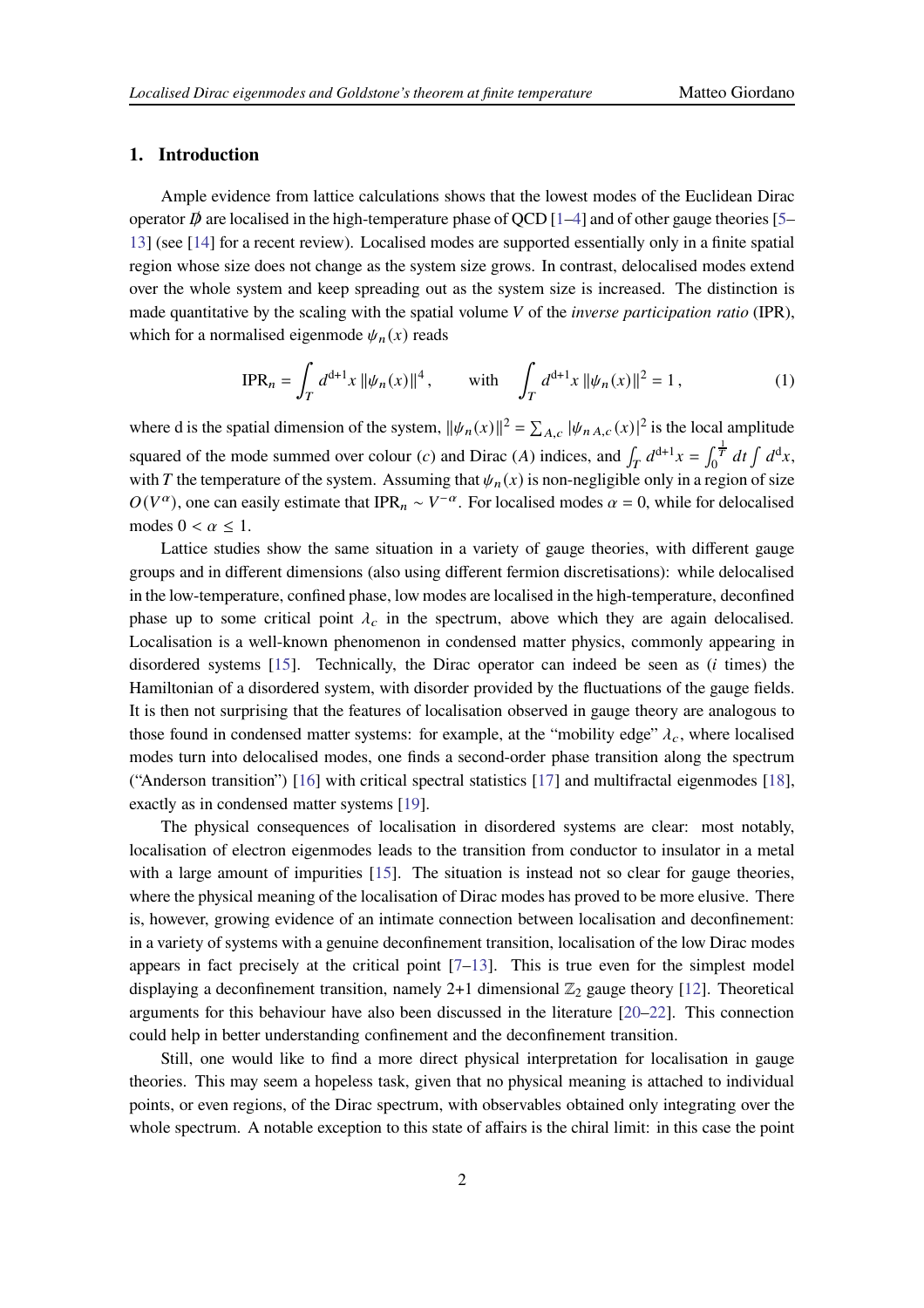$\lambda = 0$  is singled out as only near-zero modes are physically relevant, and the localisation properties of these modes may have direct physical implications. In particular, one wonders how a finite density of near-zero localised modes can affect (if at all) the usual picture of spontaneous chiral symmetry breaking and generation of Goldstone excitations. While I know of no model where such a scenario has been demonstrated, there are intriguing hints in (i) 2+1 flavour QCD towards the chiral limit, and (ii) SU(3) gauge theory with  $N_f = 2$  massless adjoint fermions.

- (i) A peak of localised near-zero modes has been observed in overlap spectra computed in HISQ backgrounds for near-physical light-quark mass right above the crossover temperature  $T_c$  [\[23](#page-7-10)]. This peak persists also for lighter-than-physical light-quark masses [\[24](#page-7-11), [25\]](#page-7-12), but the localisation properties are not known in that case. It is possible that this peak will survive and the localised nature of the modes will not change in the chiral limit.
- (ii) SU(3) gauge theory with  $N_f = 2$  massless adjoint fermions displays an intermediate, chirally broken but deconfined phase [\[26,](#page-7-13) [27](#page-7-14)], where a nonzero density of near-zero Dirac modes is certainly present. As the theory is deconfined, one expects these modes to be localised.

### **2. Localised modes and Goldstone's theorem at zero temperature**

It is instructive to discuss first the case  $T = 0$ . Consider a gauge theory with  $N_f$  degenerate flavours of fundamental quarks of mass  $m$ . In such a theory, as a consequence of the Banks-Casher relation [\[28](#page-7-15)] and of Goldstone's theorem [\[29](#page-7-16)], a nonzero density of near-zero modes in the chiral limit implies the spontaneous breaking of chiral symmetry down to  $SU(N_f)_V$ , and in turn the presence of massless pseudoscalar Goldstone bosons in the particle spectrum. However, one should say more precisely "delocalised near-zero modes": in fact, it has been known for quite some time [\[30,](#page-7-17) [31](#page-7-18)] that if the near-zero modes are localised then the Goldstone bosons disappear. To see this in the case at hand, one uses the  $SU(N_f)_A$  (axial nonsinglet) Ward-Takahashi (WT) identity,

<span id="page-2-0"></span>
$$
-\langle \partial_{\mu}A_{\mu}^{a}(x)P^{b}(0)\rangle + 2m\langle P^{a}(x)P^{b}(0)\rangle = \delta^{(4)}(x)\delta^{ab}\Sigma,
$$
\n(2)

where  $A^a_\mu = \bar{\psi} \gamma_\mu \gamma_5 t^a \psi$ ,  $P^a_\mu = \bar{\psi} \gamma_5 t^a \psi$ , and  $\Sigma = \frac{1}{N_f} \langle \bar{\psi} \psi \rangle$ , with  $\gamma_\mu$  and  $\gamma_5$  the Euclidean Hermitian gamma matrices and  $t^a$  the generators of  $SU(N_f)$  in the fundamental representation normalised as 2 tr  $t^a t^b = \delta^{ab}$ , and  $\langle \ldots \rangle$  is the Euclidean expectation value. In momentum space Eq. [\(2\)](#page-2-0) becomes

$$
ip_{\mu}G_{AP\mu}(p) + 2mG_{PP}(p) = \Sigma,
$$
\n(3)

where  $\delta^{ab}G_{PP}(p) = \int d^4x \, e^{ip \cdot x} \langle P^a(x) P^b(0) \rangle$ , and similarly for  $G_{AP\mu}(p)$ . In the limit  $m \to 0$ , one finds near  $p = 0$  that

$$
\mathcal{G}_{AP\mu}(p) \underset{p \to 0}{\to} -\frac{ip_{\mu}}{p^2} [\Sigma - \mathbf{R}], \qquad \mathbf{R} \equiv \lim_{p \to 0} \lim_{m \to 0} 2m \mathcal{G}_{PP}(p), \tag{4}
$$

with Σ denoting from now on the chiral condensate in the chiral limit. If Σ – R ≠ 0,  $G_{AP\mu}$  has a pole at zero momentum implying the existence of massless bosons. If  $G_{PP}$  behaves reasonably as a function of  $m$  in the chiral limit then  $R = 0$ , and massless bosons are present if chiral symmetry is spontaneously broken by a nonzero chiral condensate  $\Sigma$ . However, as I show below in Section [4,](#page-4-0)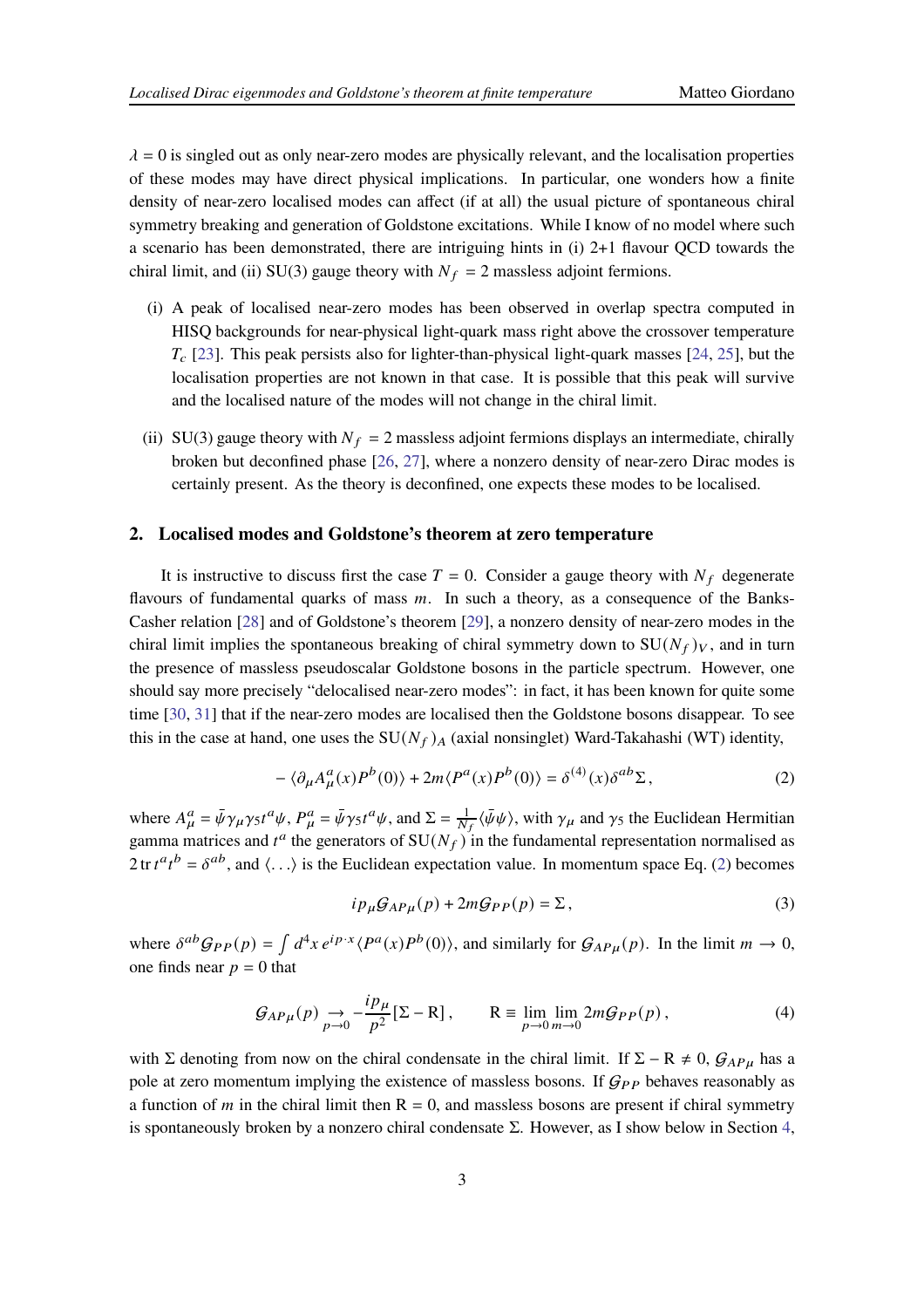if there is a finite density of localised near-zero modes then  $G_{PP}$  generally diverges like  $1/m$  in the chiral limit. This divergence leads to a nonzero R proportional to the density of localised near-zero modes, by cancelling the factor of  $m$  in a way reminiscent of how UV anomalies are formed. In particular, if a finite mobility edge is found in the chiral limit then the "anomalous remnant" R cancels Σ exactly, removing the pole from  $G_{AP\mu}$ , and so the Goldstone bosons from the spectrum.

A non-vanishing anomalous remnant allows one to evade Goldstone's theorem. In fact, the anomalous remnant leads to chiral symmetry being *explicitly* broken in the chiral limit, with the resulting modification of the usual WT identity showing that the axial-vector current is not conserved. Current conservation is a fundamental hypothesis of the theorem, and since it does not hold the theorem does not apply.

#### **3. Localised modes and Goldstone's theorem at finite temperature**

The argument discussed above is not really relevant to realistic gauge theories (e.g., QCD and OCD-like theories), where no localised near-zero modes have been observed at  $T = 0$ . However, it suggests a general strategy to study the physical effects of localisation in the chiral limit also at finite temperature: relate the properties of the Euclidean Dirac spectrum with those of the physical spectrum using the axial nonsinglet WT identity Eq. [\(2\)](#page-2-0), that holds also at  $T \neq 0$ . In this case, due to technical reasons related to the breaking of  $O(4)$  invariance in the Euclidean setting, the physical spectrum is accessed more naturally by reconstructing the axial-vector-pseudoscalar spectral function  $\rho^{AP}$  (see [\[32](#page-7-19)]) from the Euclidean correlators,

$$
\varrho^{AP}(\omega,\vec{p}) \equiv \int d^4x \, e^{i(\omega t - \vec{p}\cdot\vec{x})} \langle\langle [\hat{A}_0^a(t,\vec{x}), \hat{P}^b(0)] \rangle\rangle_T , \qquad (5)
$$

where  $\langle\!\langle\ldots\rangle\!\rangle_T$  denotes the (real time) thermal expectation value, and  $\hat A_\mu^a$  and  $\hat P^b$  are the Minkowskian axial-vector and pseudoscalar operators. Using the WT identity Eq. [\(2\)](#page-2-0) and the symmetry and ana-lyticity properties of the correlation functions,<sup>[1](#page-3-0)</sup> one finds in the chiral limit at zero momentum  $[34]$ 

<span id="page-3-1"></span>
$$
\lim_{\vec{p}\to 0} \lim_{m\to 0} \varrho^{AP}(\omega, \vec{p}) = -2\pi [\Sigma - \mathcal{R}]\delta(\omega) + (\text{regular at } \omega = 0),\tag{6}
$$

where  $\Sigma$  and R are now computed at finite temperature, i.e., compactifying the Euclidean time direction to size  $1/T$ , and in particular

$$
R = \lim_{\vec{p}\to 0} \lim_{m\to 0} 2mG_{PP}(\omega = 0, \vec{p}).
$$
\n(7)

The Dirac delta in Eq. [\(6\)](#page-3-1) indicates the presence of massless *quasi-particle* excitations in the spectrum, as long as its coefficient is nonzero. Similarly to the zero-temperature case, if  $G_{PP}$  is sufficiently well-behaved in the chiral limit then  $R = 0$ , and spontaneous breaking of chiral symmetry by a finite  $\Sigma$  leads to massless excitations in the spectrum. This is the finite-temperature version of Goldstone's theorem (see [\[35](#page-7-21)] and references therein). As shown below in Section [4,](#page-4-0) localised near-zero modes can lead to a nonzero R, which can remove these Goldstone excitations from the spectrum. Again, a finite anomalous remnant indicates explicit breaking of chiral symmetry in the massless limit, so that the axial current is not conserved and Goldstone's theorem at finite temperature is evaded.

<span id="page-3-0"></span><sup>&</sup>lt;sup>1</sup>It is also assumed that there is no transport peak in the pseudoscalar channel. This is expected on general grounds, and supported by numerical lattice results (see [\[33](#page-7-22)]).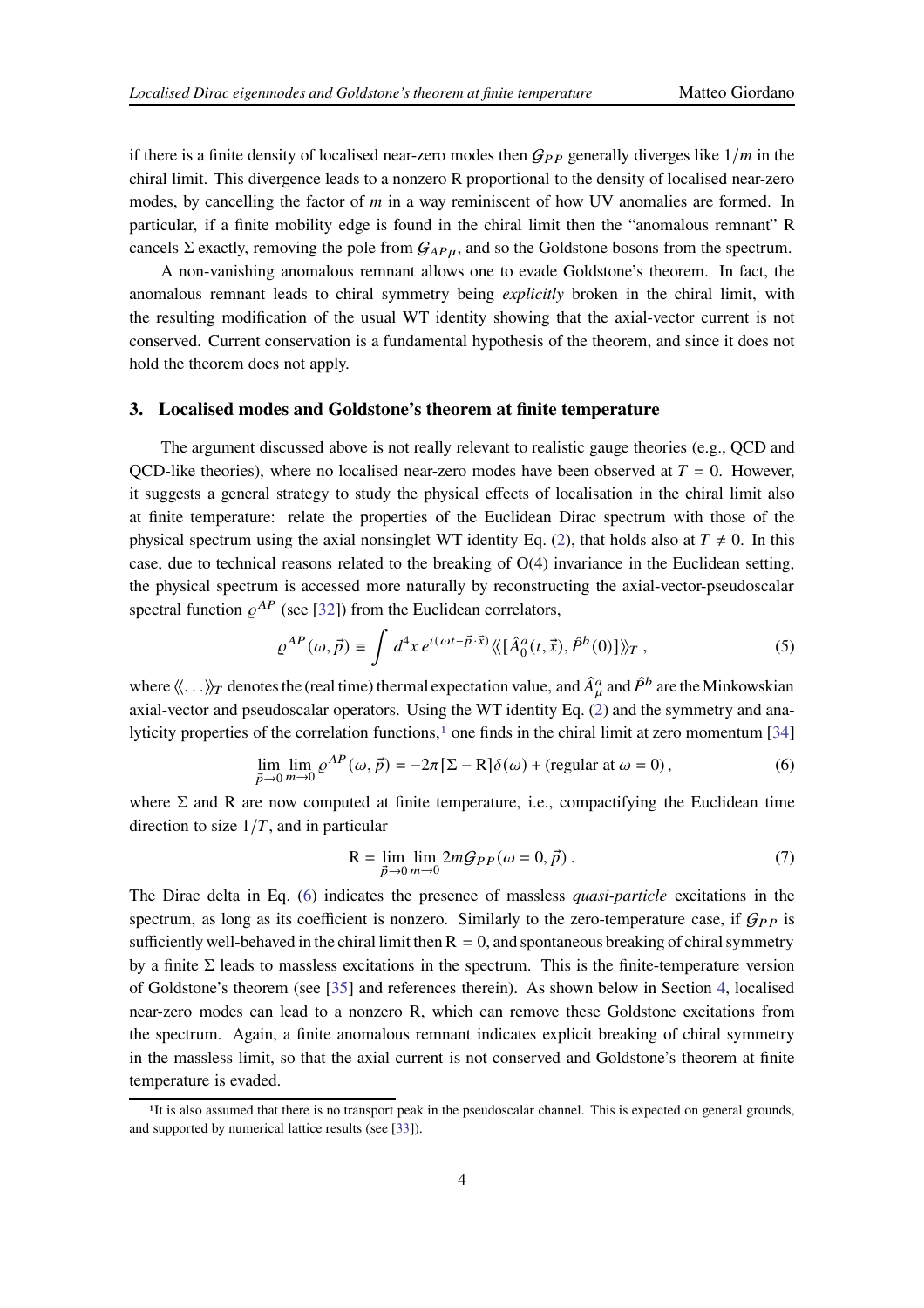#### <span id="page-4-0"></span>**4. Localised modes and the pseudoscalar correlator**

I now show that a nonzero R is generally found in the presence of a finite density of localised near-zero modes [\[34\]](#page-7-20). Since UV divergences play a very limited role, the argument can be carried out safely (and more simply) in the continuum. One starts from the bare pseudoscalar correlator  $\langle P^a_B(x)P^b_B(0)\rangle$  at temperature T in a finite spatial volume V and for finite (bare) mass  $m_B$ <sup>[2](#page-4-1)</sup>, written in terms of a double sum over Dirac modes,

$$
\langle P_B^a(x)P_B^b(0)\rangle = -\frac{\delta^{ab}}{2} \left\langle \sum_{n,n'} \frac{O_{n'n}^{\gamma_5}(x)O_{nn'}^{\gamma_5}(0)}{(i\lambda_n + m_B)(i\lambda_{n'} + m_B)} \right\rangle \equiv -\delta^{ab} \Pi_B(x) \,. \tag{8}
$$

Here  $\bar{\psi}\psi_n = i\lambda_n\psi_n$ , with  $\psi_n$  obeying antiperiodic (resp. periodic) temporal (resp. spatial) boundary conditions and normalised to 1,  $O_{nn'}^{\Gamma}(x) \equiv \sum_{c, A, B} \psi_{n} A_{c}(x)^{*} \Gamma_{AB} \psi_{n'B} C(x)$ , and a UV cutoff on  $\lambda_{n,n'}$  is understood to be in place. After renormalisation of the mass,  $m_B = Z_m m$ , and of  $\Pi_B$ ,  $\Pi(x) = Z_m^2[\Pi_B(x) - CT(x)]$ , including the removal of the divergent contact terms CT, one can take the thermodynamic and chiral limit (in this order) to find the following expression for the coefficient of the  $1/m$  divergence of  $\Pi(x)$ ,

$$
\lim_{m \to 0} 2m \Pi(x) = 2 \lim_{m \to 0} \int_0^{\frac{\mu}{m}} dz \left( \frac{C^1(mz; m; x)}{z^2 + 1} + \frac{(1 - z^2)C^{\gamma s}(mz; m; x)}{(z^2 + 1)^2} \right),
$$
(9)

<span id="page-4-2"></span>
$$
C^{\Gamma}(\lambda; m; x) \equiv \left\langle \sum_{n}^{\prime} \delta(\lambda - \lambda_{n}^{R}) O_{nn}^{\Gamma}(x) O_{nn}^{\Gamma}(0) \right\rangle, \qquad (10)
$$

where  $\lambda_n^R = Z_m^{-1} \lambda_n$ ,  $\sum_n' = \sum_{\lambda_n^R \neq 0}$ , and  $\mu$  is a fixed but arbitrary mass scale, which will eventually play no role. Exact zero modes have been dropped since they are negligible in the thermodynamic limit. Modes outside of a neighbourhood of  $\lambda = 0$  also become negligible in the chiral limit, leading in particular to the absence of divergent contact terms.

The quantity in Eq. [\(9\)](#page-4-2) can be nonvanishing only if  $C^{\Gamma}$  survives the thermodynamic limit, and here the localisation properties of the eigenmodes play a crucial role. In fact, using Schwarz inequality and translation invariance one can bound the eigenmode correlators entering  $C^{\Gamma}$  as follows,

$$
\begin{split} |\langle O_{nn}^{\Gamma}(x)O_{nn}^{\Gamma}(0)\rangle| &\leq \langle ||\psi_n(x)||^2 ||\psi_n(0)||^2 \rangle \leq \frac{1}{2} \langle ||\psi_n(x)||^4 + ||\psi_n(0)||^4 \rangle \\ &= \frac{T}{V} \left\langle \int_T d^4x \, ||\psi_n(x)||^4 \right\rangle = \frac{T}{V} \langle \text{IPR}_n \rangle \,. \end{split} \tag{11}
$$

Making the dependence of  $C^{\Gamma}$  on V explicit by writing  $C^{\Gamma}_V$  $_V^{\Gamma}$ , one then finds

$$
|C_V^{\Gamma}(\lambda; m; x)| \le \frac{T}{V} \left\langle \sum_{n=0}^{\infty} \delta(\lambda - \lambda_n^R) \text{IPR}_n \right\rangle = \rho_V(\lambda) \overline{\text{IPR}}(\lambda), \tag{12}
$$

where  $\rho_V(\lambda) \equiv \frac{T}{V} \langle \sum_n' \delta(\lambda - \lambda_n^R) \rangle$  and  $\overline{\text{IPR}}(\lambda) \equiv \frac{T}{V} \langle \sum_n' \delta(\lambda - \lambda_n^R) \text{IPR}_n \rangle / \rho_V(\lambda)$  are the spectral density at finite  $V$  and the average IPR computed locally in the spectrum, respectively. If modes near  $\lambda$  are supported in a region of size  $O(V^{\alpha(\lambda)})$ , one has  $\overline{\text{IPR}}(\lambda) \sim V^{-\alpha(\lambda)}$ , and so  $C_V^{\Gamma}$  $_V^{\text{T}}(\lambda; m; x) \to 0$ 

<span id="page-4-1"></span><sup>&</sup>lt;sup>2</sup>The zero-temperature case is obtained by setting the calculation in a finite four-volume  $V_4$ , replacing  $T/V \rightarrow 1/V_4$ in the formulas below, and eventually taking the limit  $V_4 \rightarrow \infty$ .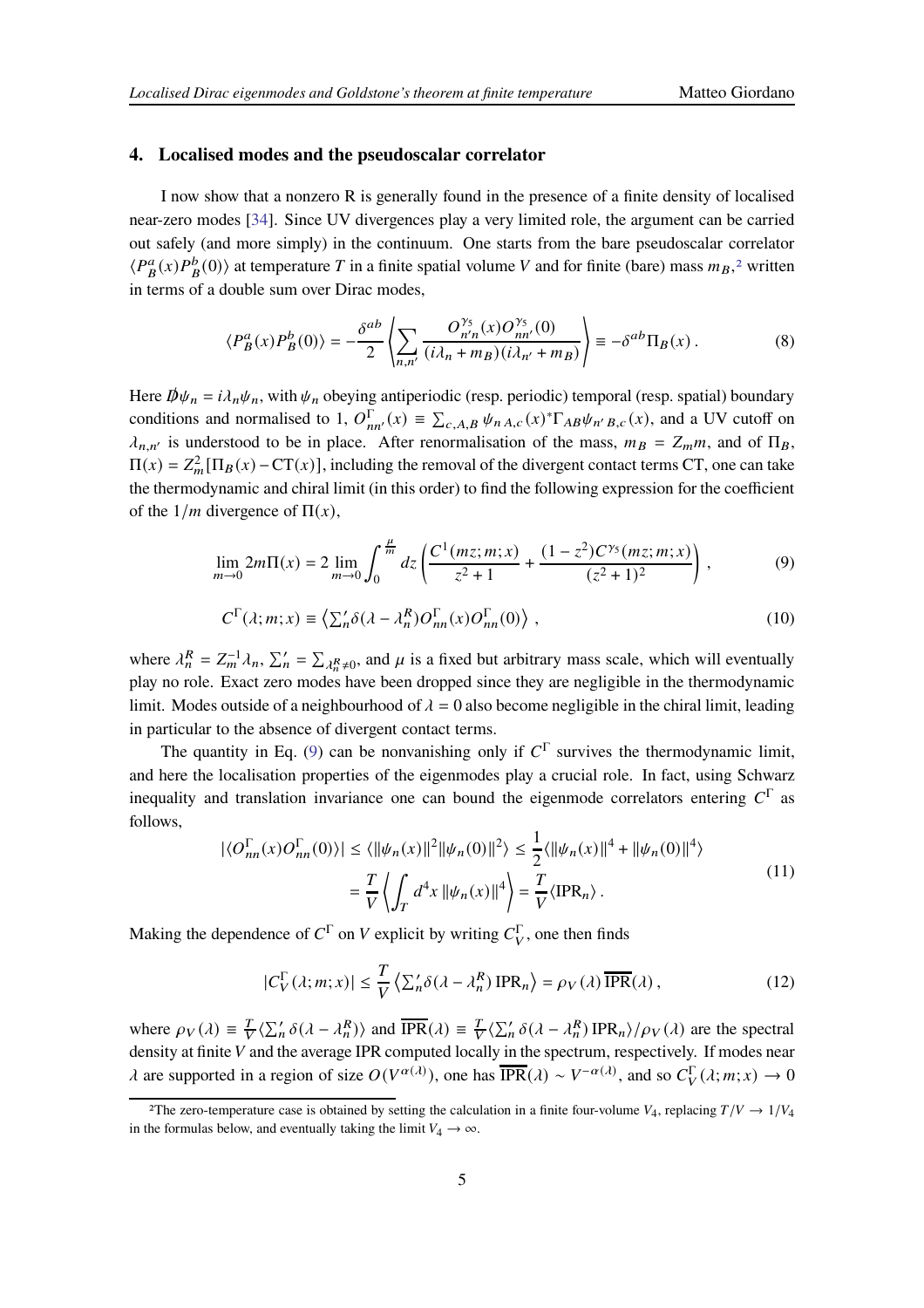in the thermodynamic limit unless  $\alpha(\lambda) = 0$ , i.e., unless modes near  $\lambda$  are localised. In the thermodynamic limit,  $C^{\Gamma}(\lambda; m; x) = \lim_{V \to \infty} C^{\Gamma}_V$  $_V^1(\lambda; m; x)$  is then nonzero only in spectral regions where localised modes are present.

The anomalous remnant R is now obtained by integrating Eq. [\(9\)](#page-4-2) over Euclidean spacetime. Assuming that localised modes are present in the interval  $[0, \lambda_c(m)]$ , one obtains

<span id="page-5-0"></span>
$$
R = -\int_{T} d^{4}x \lim_{m \to 0} 2m\Pi(x) = -\pi \xi \rho_{loc}(0), \qquad (13)
$$

where  $\rho_{\text{loc}}(0)$  is the density of localised near-zero modes,

<span id="page-5-1"></span>
$$
\rho_{\text{loc}}(0) \equiv \lim_{m \to 0} \lim_{\lambda \to 0} \lim_{V \to \infty} \frac{T}{V} \sum_{n \in \text{loc}} \langle \delta(\lambda - \lambda_n^R) \rangle, \qquad (14)
$$

and

$$
\xi = \lim_{m \to 0} \frac{2}{\pi} \arctan \frac{\lambda_c(m)}{m}
$$
 (15)

is a function of the renormalisation-group invariant ratio  $\frac{\lambda_c(m)}{m}$  in the chiral limit. In obtaining Eq. [\(13\)](#page-5-0) one exploits the localised nature of the modes to exchange the order of integration, chiral limit, and thermodynamic limit, as well as the orthonormality of Dirac modes. As anticipated, R is proportional to the density of localised near-zero modes. The quantity  $\xi \in [0, 1]$  depends on how the mobility edge scales in the chiral limit:  $\xi = 0$  if it vanishes faster than  $m, 0 \le \xi \le 1$  if it vanishes like  $m$ , and  $\xi = 1$  if it vanishes more slowly than  $m$ , including not vanishing at all. The arbitrary scale  $\mu$  does not appear in the final expression, as expected.

#### **5. Localised modes and Goldstone excitations**

Using Eq. [\(13\)](#page-5-0) and the Banks-Casher relation  $\Sigma = -\pi \rho(0)$  [\[28\]](#page-7-15), where  $\rho(0)$  is the density of near-zero modes (localised or otherwise) in the chiral limit obtained from  $\rho_V(\lambda)$  taking limits as in Eq. [\(14\)](#page-5-1), one finds for the singular part of the spectral function in the chiral limit [\[34](#page-7-20)]

$$
\lim_{\vec{p}\to 0} \lim_{m\to 0} \varrho^{AP}(\omega,\vec{p})|_{\text{singular}} = -2\pi \left[\Sigma - R\right]\delta(\omega) = 2\pi^2 \rho(0) \left(1 - \xi \frac{\rho_{\text{loc}}(0)}{\rho(0)}\right)\delta(\omega). \tag{16}
$$

One can now determine the fate of the Goldstone excitations. Since localised and delocalised modes usually do not coexist, one has  $\frac{\rho_{loc}(0)}{\rho(0)} = 1$  or 0 depending on whether near-zero modes are localised or delocalised. There are four possible scenarios.

- 0. Near-zero modes are delocalised: Goldstone excitations are present as long as  $\rho(0) \neq 0$ . This is the standard scenario predicted by Goldstone's theorem.
- 1. Near-zero modes are localised and  $\xi = 0$ : Goldstone excitations are present as long as  $\rho(0) \neq 0$ , i.e., localisation of near-zero modes has no effect on the Goldstone excitations, and the same standard scenario is found.
- 2. Near-zero modes are localised and  $0 < \xi < 1$ : Goldstone excitations are present if  $\rho(0)$  =  $\rho_{\text{loc}}(0) \neq 0$ , although the coefficient of the Dirac delta is reduced compared to scenarios 0 and 1. This is qualitatively the same as the standard scenario, but differs from it quantitatively.
- 3. Near-zero modes are localised and  $\xi = 1$ : Goldstone excitations are absent even if  $\rho(0) =$  $\rho_{\text{loc}}(0) \neq 0.$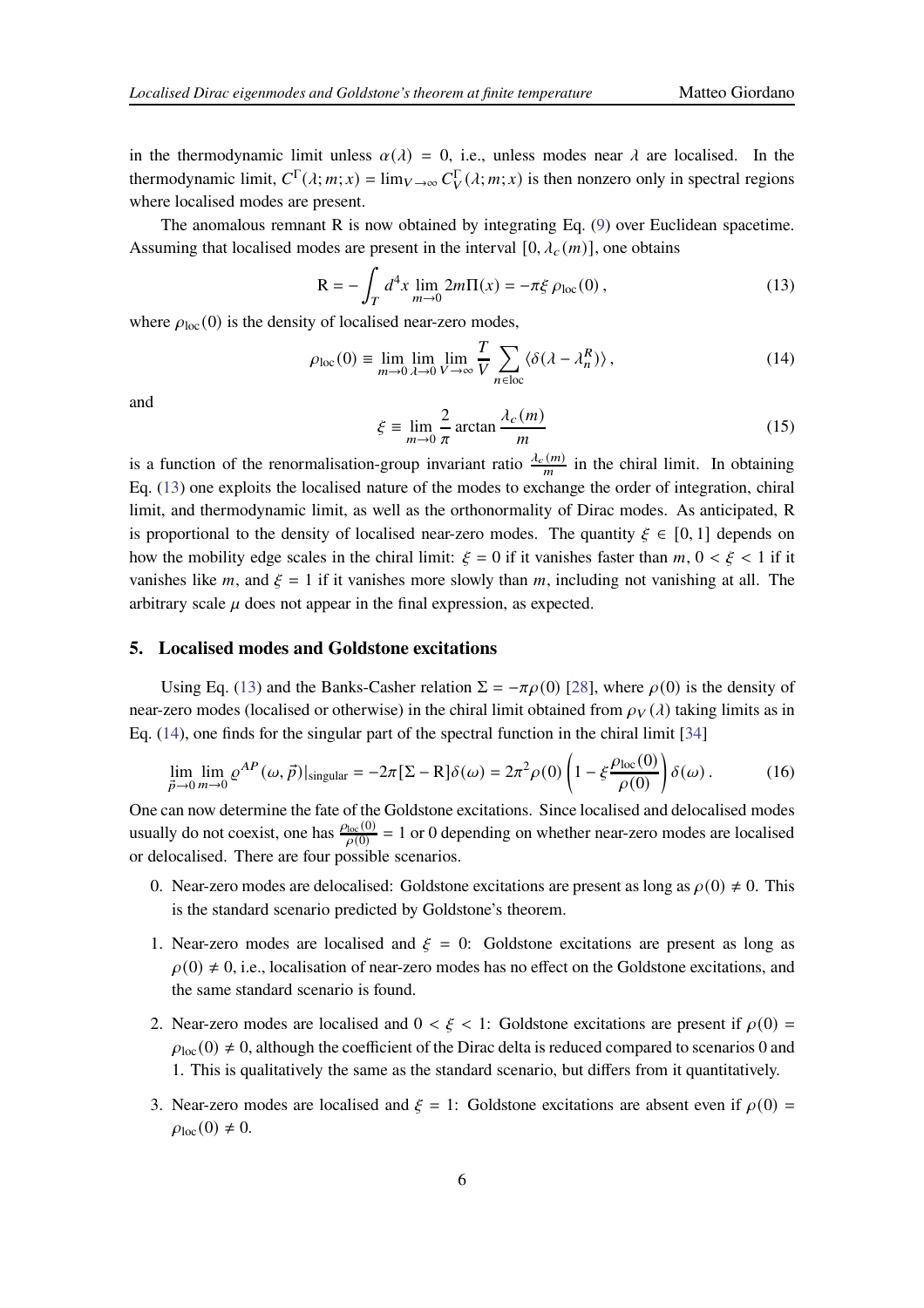# **6. Conclusions**

I have shown how the pseudoscalar-pseudoscalar correlator generally develops a  $1/m$  divergence in the chiral limit in the presence of a finite density of localised near-zero modes. This divergence leads to a finite anomalous remnant that modifies the usual form of the axial nonsinglet Ward-Takahashi identity in the chiral limit, signaling that chiral symmetry is broken explicitly even in this limit. This indicates non-conservation of the axial-vector current, and so the inapplicability of Goldstone's theorem, both at zero and at finite temperature. Depending on the detailed behaviour of the mobility edge  $\lambda_c$  as a function of m, one can either recover the standard scenario with massless excitations, possibly up to a change in the coefficient of the singular term in the spectral function, or have Goldstone excitations removed from the spectrum.

So far, the presence of localised near-zero modes in the chiral limit has not been demonstrated explicitly in any model, although there are indications that it could be a feature of the chiral limit of QCD and of SU(3) gauge theory with  $N_f = 2$  flavours of adjoint fermions. It would certainly be interesting to find a model with this property, especially if it realised a non-standard scenario for Goldstone modes (i.e., cases 2 and 3 above). It would also be interesting to work out the possible signatures in the finite-mass theory originating from the realisation of a non-standard scenario in the chiral limit.

# **Acknowledgments**

This work was partially supported by the NKFIH grant KKP-126769.

# **References**

- <span id="page-6-0"></span>[1] A.M. García-García and J.C. Osborn, *Phys. Rev. D* **75** [\(2007\) 034503](https://doi.org/10.1103/PhysRevD.75.034503) [[hep-lat/0611019](https://arxiv.org/abs/hep-lat/0611019)].
- [2] T.G. Kovács and F. Pittler, *Phys. Rev. D* **86** [\(2012\) 114515](https://doi.org/10.1103/PhysRevD.86.114515) [[1208.3475](https://arxiv.org/abs/1208.3475)].
- [3] G. Cossu and S. Hashimoto, *[J. High Energy Phys.](https://doi.org/10.1007/JHEP06(2016)056)* **06** (2016) 056 [[1604.00768](https://arxiv.org/abs/1604.00768)].
- <span id="page-6-1"></span>[4] L. Holicki, E.-M. Ilgenfritz and L. von Smekal, *PoS* **[LATTICE2018](https://doi.org/10.22323/1.334.0180)** (2018) 180 [[1810.01130](https://arxiv.org/abs/1810.01130)].
- <span id="page-6-2"></span>[5] T.G. Kovács, *[Phys. Rev. Lett.](https://doi.org/10.1103/PhysRevLett.104.031601)* **104** (2010) 031601 [[0906.5373](https://arxiv.org/abs/0906.5373)].
- [6] T.G. Kovács and F. Pittler, *[Phys. Rev. Lett.](https://doi.org/10.1103/PhysRevLett.105.192001)* **105** (2010) 192001 [[1006.1205](https://arxiv.org/abs/1006.1205)].
- <span id="page-6-3"></span>[7] M. Giordano, S.D. Katz, T.G. Kovács and F. Pittler, *[J. High Energy Phys.](https://doi.org/10.1007/JHEP02(2017)055)* **02** (2017) 055 [[1611.03284](https://arxiv.org/abs/1611.03284)].
- [8] T.G. Kovács and R.Á. Vig, *Phys. Rev. D* **97** [\(2018\) 014502](https://doi.org/10.1103/PhysRevD.97.014502) [[1706.03562](https://arxiv.org/abs/1706.03562)].
- [9] M. Giordano, *[J. High Energy Phys.](https://doi.org/10.1007/JHEP05(2019)204)* **05** (2019) 204 [[1903.04983](https://arxiv.org/abs/1903.04983)].
- [10] R.Á. Vig and T.G. Kovács, *Phys. Rev. D* **101** [\(2020\) 094511](https://doi.org/10.1103/PhysRevD.101.094511) [[2001.06872](https://arxiv.org/abs/2001.06872)].
- [11] C. Bonati, M. Cardinali, M. D'Elia, M. Giordano and F. Mazziotti, *Phys. Rev. D* **103** [\(2021\) 034506](https://doi.org/10.1103/PhysRevD.103.034506) [[2012.13246](https://arxiv.org/abs/2012.13246)].